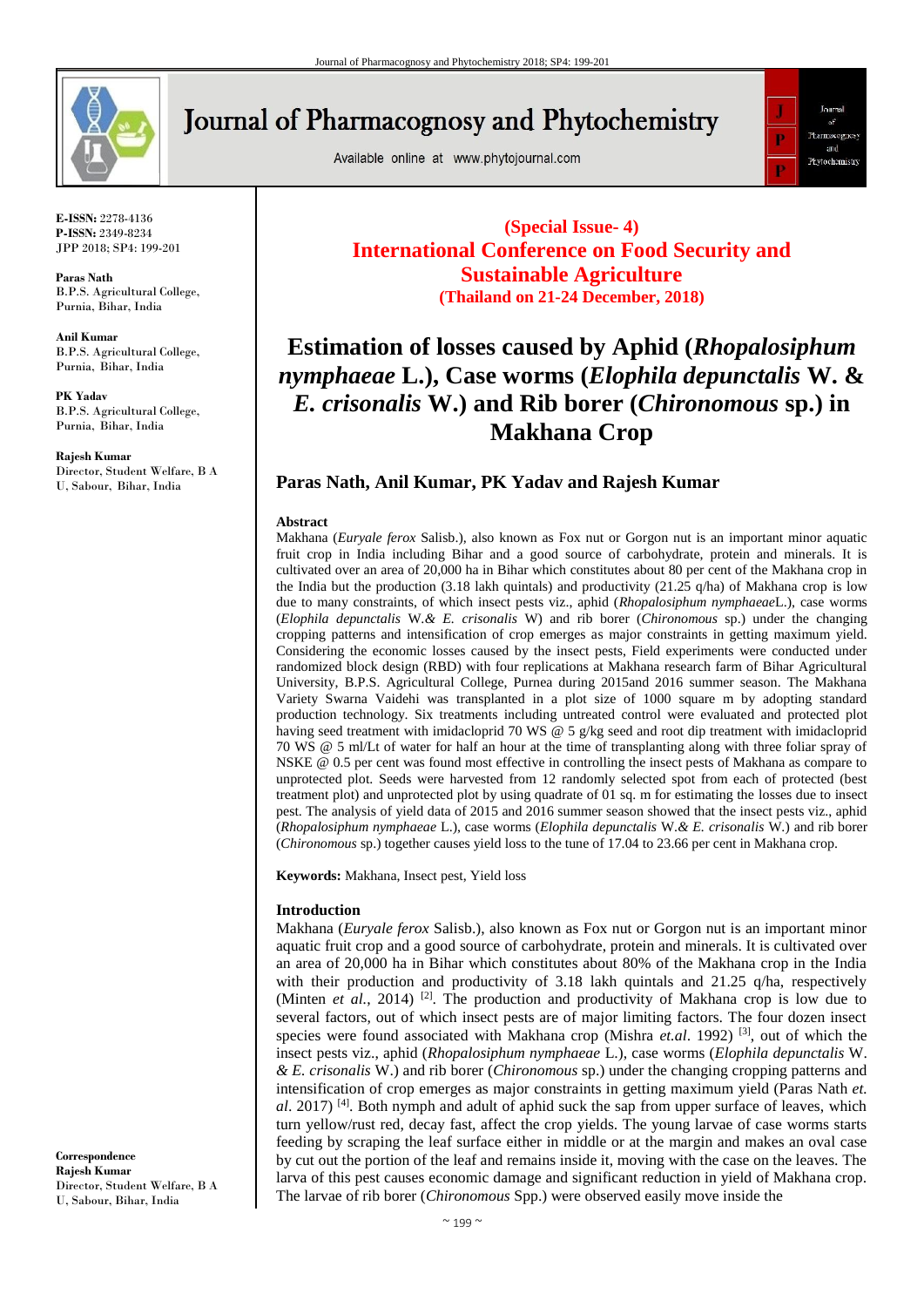aerenchymatous cavities of mid ribs of the leaves. The affected leaves turn yellow, decay fast and resulted in yield reduction. Realizing economic damage and yield reduction due to Inset Pest, the present investigation was carried out for estimating the yield loss caused by this pest in Makhana crop.

#### **Materials and Methods**

Field experiments were conducted under randomized block design (RBD) with four replications at Makhana research farm of Bihar Agricultural University, B.P.S. Agricultural College, Purnea during 2015 and 2016 summer season. The Makhana Variety Swarna Vaidehi was transplanted in a plot size of 1000 square m by adopting standard production technology. Six treatments including untreated control were evaluated and protected plot having seed treatment with imidacloprid 70 WS @5 gm/kg seed and root dip treatment with imidacloprid 70 WS @ 5 ml/Lt of water for half an hour at the time of transplanting along with three foliar spray of NSKE @ 0.5 % was found most effective in controlling the insect pests of Makhana as compare to unprotected plot. Seeds were harvested from 12 randomly selected spot from each of protected (Best treatment plot) and unprotected plot by using quadrate of 01 sq. m for estimating the losses due to insect pest. The statistical analysis of yield data was done by "t" test to estimate the yield loss caused by important insect pest in Makhana using formula.

Avoidable loss  $(\%) = \frac{Yield\ of\ protected\ plot - Yield\ of\ unprotected\ plot}{Yield\ of\ corrected\ plot} \times 100$ Yield of protected plot

#### **Results and Discussion**

The data on seed yield per sq. m from 12 randomly selected spot was collected from protected and unprotected experimental plot are presented in Table 1&2 and Fig. 1. The statistical analysis of yield data collected (Table 1& Fig. 1) during crop season 2015 at the time of harvest showed that the seed yield obtained from protected and unprotected plot was in the range of 3378 to 3940 kg/ha and 2666 to 3471 kg/ha with average yield of 3675 and 3049 kg/ha, respectively. The increment in seed yield in protected plot over unprotected plot was in the range of 380 to 949 kg/ha with average yield of 626 kg/ha. The reduction in seed yield varied from 10.77 to 24.52 per cent losses, respectively with average reduction of 17.04 per cent.

The analysis of yield data (Table 2& Fig.1) of crop season 2016 showed that the average seed yield obtained from protected and unprotected plot was 3584.08 and 2734.08 kg/ha which varied in the range of 3254 to 3841kg/ha and 2435 to 3153 kg/ha, respectively. The average seed yield increment from protected plot over unprotected plot was 850 kg/ha which varied in the range of 472 to 1166 kg/ha. The average reduction in seed yield was 23.66 per cent and varied in the range of 13.02 to 30.36 per cent, respectively.

The present finding does not find support or contradicts earlier findings due to the paucity of information on insect pest in Makhana crop. However, the present finding derive the support from earlier findings for estimation of losses due to insect pest in Sesame by the same methods as reported by Wazire and Patel  $(2016)$ <sup>[6]</sup>, Rohilla and Singh (1992)<sup>[5]</sup> and Ahuja and Bakhetia (1995)<sup>[1]</sup>.

| Table 1: Estimation of losses caused by Aphid, Caseworms & Rib borer in Makhana during 2015, summer season. |
|-------------------------------------------------------------------------------------------------------------|
|-------------------------------------------------------------------------------------------------------------|

| <b>Ouadrate</b> | Yield (Kg/ha)    |                    | Difference in Yield | <b>Deviation of mean</b> | d <sup>2</sup> | <b>Reduction in Yield</b> | Loss    |
|-----------------|------------------|--------------------|---------------------|--------------------------|----------------|---------------------------|---------|
| No.             | <b>Protected</b> | <b>Unprotected</b> | (Kg/ha)             | difference (d)           |                | $\frac{6}{2}$             | (Rs/ha) |
|                 | 3568             | 2846               | 722                 | 96                       | 9216           | 20.23                     | 50540   |
| $\overline{c}$  | 3380             | 2724               | 656                 | 30                       | 900            | 19.40                     | 45920   |
| 3               | 3892             | 3270               | 622                 | $-4$                     | 16             | 15.98                     | 43540   |
|                 | 3378             | 2666               | 712                 | 86                       | 7396           | 21.08                     | 49840   |
|                 | 3940             | 3323               | 617                 | $-9$                     | 81             | 15.66                     | 43190   |
| 6               | 3583             | 3036               | 547                 | $-79$                    | 6241           | 15.27                     | 38290   |
|                 | 3768             | 3256               | 512                 | $-114$                   | 12996          | 13.59                     | 35840   |
| 8               | 3528             | 3148               | 380                 | $-246$                   | 60516          | 10.77                     | 26600   |
| 9               | 3870             | 2921               | 949                 | 323                      | 104329         | 24.52                     | 66430   |
| 10              | 3937             | 3471               | 466                 | $-160$                   | 25600          | 11.84                     | 32620   |
| 11              | 3388             | 2844               | 544                 | $-82$                    | 6724           | 16.06                     | 38080   |
| 12              | 3870             | 3083               | 787                 | 161                      | 25921          | 20.34                     | 55090   |
| Total           | 44102            | 36588              | 7514                | $\overline{\phantom{a}}$ | 259936         | ٠                         | 525980  |
| Mean            | 3675             | 3049               | 626                 | $\overline{\phantom{a}}$ | -              | 17.04                     | 43832   |

't' at 5 % Table 2.20 calculated 14.11

**Table 2:** Estimation of losses caused by Aphid, Caseworms & Rib borer in Makhana during 2016, summer season.

| <b>Ouadrate</b> | Yield (Kg/ha) |                    | Difference in Yield | Deviation of mean        | d <sup>2</sup> | <b>Reduction in Yield</b> | Loss    |
|-----------------|---------------|--------------------|---------------------|--------------------------|----------------|---------------------------|---------|
| No.             | Protected     | <b>Unprotected</b> | (Kg/ha)             | difference (d)           |                | $\frac{9}{6}$             | (Rs/ha) |
|                 | 3768          | 2965               | 803                 | $-47$                    | 2209           | 21.31                     | 56210   |
| $\mathfrak{D}$  | 3475          | 2575               | 900                 | 50                       | 2500           | 25.90                     | 63000   |
| 3               | 3645          | 2657               | 988                 | 138                      | 19044          | 27.11                     | 69160   |
| 4               | 3785          | 2785               | 1000                | 150                      | 22500          | 26.42                     | 70000   |
|                 | 3434          | 2735               | 699                 | $-151$                   | 22801          | 20.36                     | 48930   |
| 6               | 3675          | 2835               | 840                 | $-10$                    | 100            | 22.86                     | 58800   |
|                 | 3254          | 2545               | 709                 | $-141$                   | 19881          | 21.79                     | 49630   |
| 8               | 3625          | 3153               | 472                 | $-378$                   | 142884         | 13.02                     | 33040   |
| 9               | 3465          | 2435               | 1030                | 180                      | 32400          | 29.73                     | 72100   |
| 10              | 3581          | 2634               | 947                 | 97                       | 9409           | 26.45                     | 66290   |
|                 | 3841          | 2675               | 1166                | 316                      | 99856          | 30.36                     | 81620   |
| 12              | 3461          | 2815               | 646                 | $-204$                   | 41616          | 18.67                     | 45220   |
| Total           | 43009         | 32809              | 10200               | $\overline{\phantom{a}}$ | 415200         | $\overline{\phantom{0}}$  |         |
| Mean            | 3584.08       | 2734.08            | 850                 |                          |                | 23.66                     | 59500   |

't' at 5 % Table 2.20 calculated 15.16